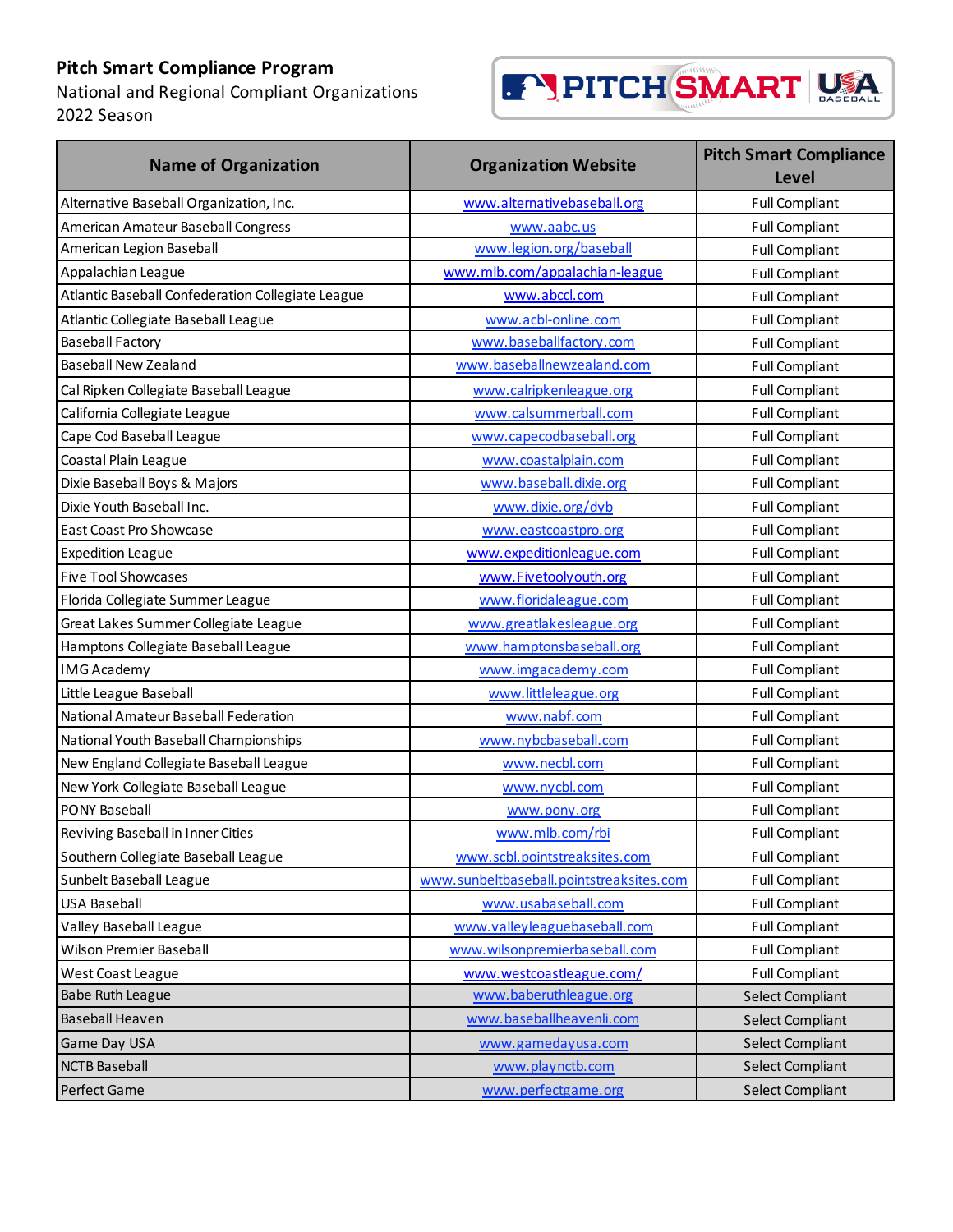National and Regional Compliant Organizations 2022 Season



| Prep Baseball Report                                  | www.prepbaseballreport.com  | Select Compliant             |
|-------------------------------------------------------|-----------------------------|------------------------------|
| <b>USSSA</b>                                          | www.usssa.com/baseball      | <b>Select Compliant</b>      |
| AAU Baseball                                          | www.aausports.org           | <b>Educational Supporter</b> |
| <b>Baseball For All</b>                               | https://baseballforall.com/ | <b>Educational Supporter</b> |
| National Federation of State High School Associations | www.nfhs.org                | <b>Educational Supporter</b> |
| Ripken Baseball                                       | www.ripkenbaseball.com      | <b>Educational Supporter</b> |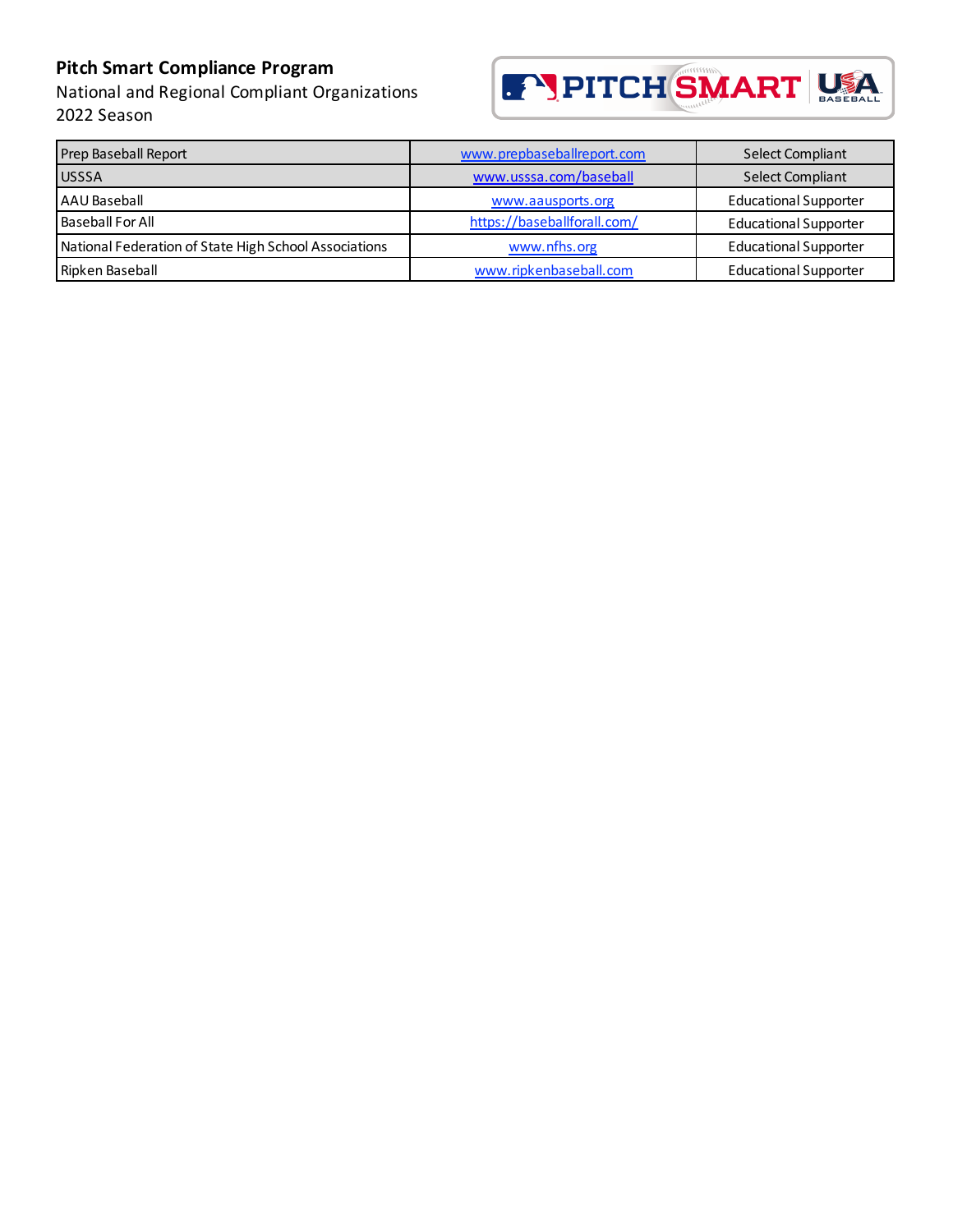State and Local Compliant Organizations 2022 Season



| <b>Name of Organization</b>                         | <b>Organization Website</b>          | <b>Pitch Smart</b><br><b>Compliance Level</b> |
|-----------------------------------------------------|--------------------------------------|-----------------------------------------------|
| 2D Sports                                           | 2dsports.org                         | <b>Full Compliant</b>                         |
| Algoma Baseball                                     | N/A                                  | <b>Full Compliant</b>                         |
| Annapolis PAL Astros                                | www.palannapolis.com                 | <b>Full Compliant</b>                         |
| American Legion Post 13                             | N/A                                  | <b>Full Compliant</b>                         |
| Arapahoe Youth League                               | www.aylsports.org                    | <b>Full Compliant</b>                         |
| Arizona Desert Dogs                                 | vww.facebook.com/DesertDawgsBaseball | <b>Full Compliant</b>                         |
| AZ Venom BBA                                        | www.azvenombba.com                   | <b>Full Compliant</b>                         |
| <b>Baseball Dudes</b>                               | www.baseballdudes.com                | <b>Full Compliant</b>                         |
| Baseball Showcase America, LLC                      | www.baseballshowcase.org             | <b>Full Compliant</b>                         |
| <b>Bat Complex LLC</b>                              | www.batcomplex.com                   | <b>Full Compliant</b>                         |
| <b>Baseball University</b>                          | baseballuniversity.org               | <b>Full Compliant</b>                         |
| Big West BPA Baseball                               | www.BigWestBPA.com                   | <b>Full Compliant</b>                         |
| <b>Boomtown Baseball</b>                            | Quickscores.com/Boomtown             | <b>Full Compliant</b>                         |
| <b>BXP Sports</b>                                   | bxpsports.wixsite.com/bxpsports      | <b>Full Compliant</b>                         |
| Cali National Baseball Academy                      | Www.calinationalbaseball.com         | <b>Full Compliant</b>                         |
| Carol Stream Travel Softball & Baseball Association | www.cstsba.com                       | <b>Full Compliant</b>                         |
| Cape Catfish                                        | prospectleague.com                   | <b>Full Compliant</b>                         |
| <b>CBA Copperheads</b>                              | www.cbacopperheads.com               | <b>Full Compliant</b>                         |
| Central Ohio Youth Baseball                         | www.coybl.org                        | <b>Full Compliant</b>                         |
| <b>Charleston Revolution Baseball</b>               | www.charlestonrevolutionbaseball.com | <b>Full Compliant</b>                         |
| Chicago Scouts Association                          | Chicagoscoutsassociation.com         | <b>Full Compliant</b>                         |
| Coastal Florida Sports Park                         | www.coastalfloridasportspark.com     | <b>Full Compliant</b>                         |
| <b>College Baseball Scouting Bureau</b>             | cbsbathletics.com                    | <b>Full Compliant</b>                         |
| Conch Ball                                          | www.keywestbaseball.com              | <b>Full Compliant</b>                         |
| <b>CrabFest Baseball</b>                            | www.crabfestbaseball.com             | <b>Full Compliant</b>                         |
| Crew Baseball Club                                  | www.crewbaseballclub.com             | <b>Full Compliant</b>                         |
| Cuyahoga Falls Amateur Baseball                     | N/A                                  | <b>Full Compliant</b>                         |
| Diamond Impact Baseball                             | DiamondImpactBaseball.com            | <b>Full Compliant</b>                         |
| Dizzy Dean Baseball                                 | www.dizzydeanbbinc.org               | <b>Full Compliant</b>                         |
| <b>East Coast Clippers</b>                          | www.eastcoastclippers.com            | <b>Full Compliant</b>                         |
| East End MBSA                                       | www.eastendmbsa.org                  | <b>Full Compliant</b>                         |
| <b>EKC Cross Baseball</b>                           | www.EKCCross.com                     | <b>Full Compliant</b>                         |
| Elite Baseball                                      | www.elitebaseball.net                | <b>Full Compliant</b>                         |
| Extra Innings Pitching Instruction                  | N/A                                  | <b>Full Compliant</b>                         |
| Extreme Baseball Castro Valley, Ca                  | www.mcebaseball.com                  | <b>Full Compliant</b>                         |
| EyesON Sports                                       | eyesonsports.com                     | <b>Full Compliant</b>                         |
| Family Baseball Center of America                   | www.fbcofa.com                       | <b>Full Compliant</b>                         |
| <b>FCA Blaze Baseball Club</b>                      | <b>FCA.org</b>                       | <b>Full Compliant</b>                         |
| Fellowship of Christian Athletes                    | www.fcaclub.org                      | <b>Full Compliant</b>                         |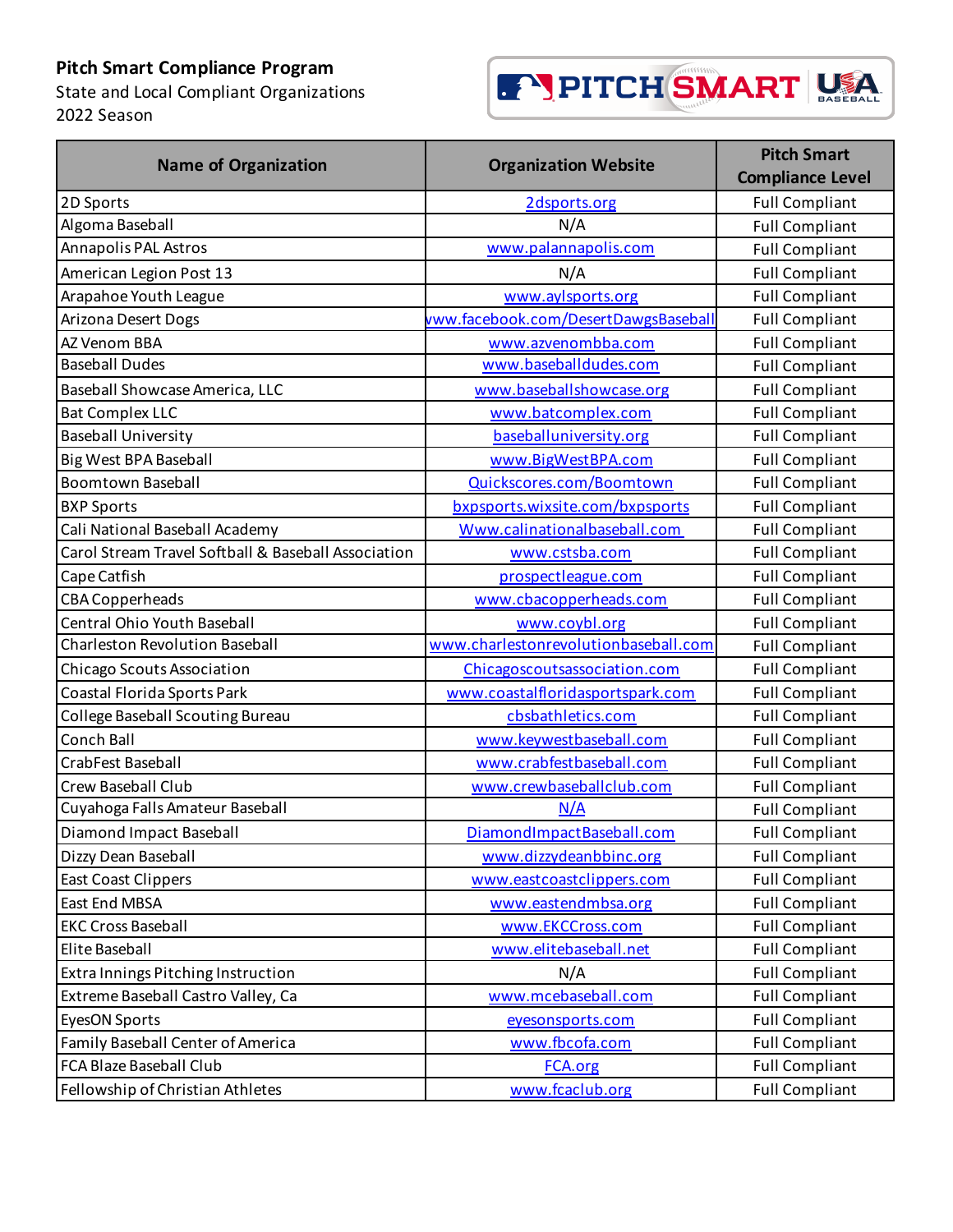State and Local Compliant Organizations 2022 Season



| Finest Baseball of Arizona                                                                 | Finestbaseballofaz.com             | <b>Full Compliant</b> |
|--------------------------------------------------------------------------------------------|------------------------------------|-----------------------|
| Florida Hardballers                                                                        | Floridahardballers.com             | <b>Full Compliant</b> |
| Franklin Township Baseball League                                                          | www.ftblbaseball.org               | <b>Full Compliant</b> |
| <b>Full Throttle Baseball</b>                                                              | N/A                                | <b>Full Compliant</b> |
| Greater Hudson Valley Baseball League                                                      | www.ghvbl.com                      | <b>Full Compliant</b> |
| Grinders Baseball                                                                          | www.kellystinnettbaseball.com      | <b>Full Compliant</b> |
| <b>Gulf Springs Sports Association</b>                                                     | www.gbsasports.com                 | <b>Full Compliant</b> |
| Hampshire High School Baseball                                                             | hampshirebaseball.weebly.com       | <b>Full Compliant</b> |
| Highline Bears Baseball Club                                                               | www.highlinebears.com              | <b>Full Compliant</b> |
| Indiana Crusaders, Inc.                                                                    | www.indianacrusaders.org           | <b>Full Compliant</b> |
| Jackson J-Hawks                                                                            | jhawkbaseball.atomicleauges.com    | <b>Full Compliant</b> |
| Jordan Baseball Academy                                                                    | JrdnBsbllAcdmy.com                 | <b>Full Compliant</b> |
| K25's Suburban Challenge                                                                   | www.K25Baseball.com                | <b>Full Compliant</b> |
| <b>KC Rumble Ponies</b>                                                                    | <b>KCRumblePonies.com</b>          | <b>Full Compliant</b> |
| Las Cruces Youth Baseball Association                                                      | www.lcyba.com                      | <b>Full Compliant</b> |
| <b>McKinney Marshals</b>                                                                   | www.mckinneymarshals.com           | <b>Full Compliant</b> |
| Mid-Atlantic Shockers Baseball Club Inc                                                    | www.midatlanticshockers.com        | <b>Full Compliant</b> |
| Mira Mesa Youth Baseball                                                                   | mmyb.org                           | <b>Full Compliant</b> |
| Midwest Smash Baseball                                                                     | www.MidwestSmashBaseball.com       | <b>Full Compliant</b> |
| Montana Baseball                                                                           | www.montanabaseball.org            | <b>Full Compliant</b> |
| <b>NAF ATSUGI YOUTH SPORTS</b>                                                             | www.facebook.com/atsugicyp/        | <b>Full Compliant</b> |
| New England Baseball Series                                                                | www.nebaseballseries.com/          | <b>Full Compliant</b> |
| New Orleans Recreation Development Commission                                              | www.nordc.org                      | <b>Full Compliant</b> |
| New Providence Green League (NPGL)                                                         | www.npglbaseball.com               | <b>Full Compliant</b> |
| New York Empire Baseball                                                                   | www.newyorkempirebaseball.org      | <b>Full Compliant</b> |
| Noblesville Youth Baseball                                                                 | www.noblesvillebaseball.org        | <b>Full Compliant</b> |
| NH Prospects Baseball Club                                                                 | nhprospects.com                    | <b>Full Compliant</b> |
| Nor Cal Select Baseball                                                                    | www.norcalsb.com                   | <b>Full Compliant</b> |
| North Patchogue Medford Youth Athletic Club<br>Raiders Baseball and Softball Little League | www.leaguelineup.com/npmyac        | <b>Full Compliant</b> |
| <b>PBA Training</b>                                                                        | pbatraining.com                    | <b>Full Compliant</b> |
| Pittsburgh Outlaws Baseball                                                                | www.pittsburghoutlawsbaseball.com  | <b>Full Compliant</b> |
| Pittsburgh Spikes                                                                          | www.pittsburghspikesbaseball.com   | <b>Full Compliant</b> |
| Premier Baseball, Inc.                                                                     | mkt.com/premier-baseball           | <b>Full Compliant</b> |
| PRoBASEBALL High School Academy                                                            | www.probaseballhs.com              | <b>Full Compliant</b> |
| Pro Pitching                                                                               | www.propitching.net                | <b>Full Compliant</b> |
| Puerto Rico Fall Baseball League, Inc.                                                     | msmprfbl.wix.com/prfbl             | <b>Full Compliant</b> |
| Pulaski Baseball, Inc                                                                      | www.PulaskiBaseball.com            | <b>Full Compliant</b> |
| <b>Purvis Youth Sports</b>                                                                 | Leaguelineup.com/purvisyouthsports | <b>Full Compliant</b> |
| Rawhide Baseball                                                                           | www.rawhidebaseballgroup.com       | <b>Full Compliant</b> |
| Re-Play Athletics                                                                          | www.mybaseballcenter.com           | <b>Full Compliant</b> |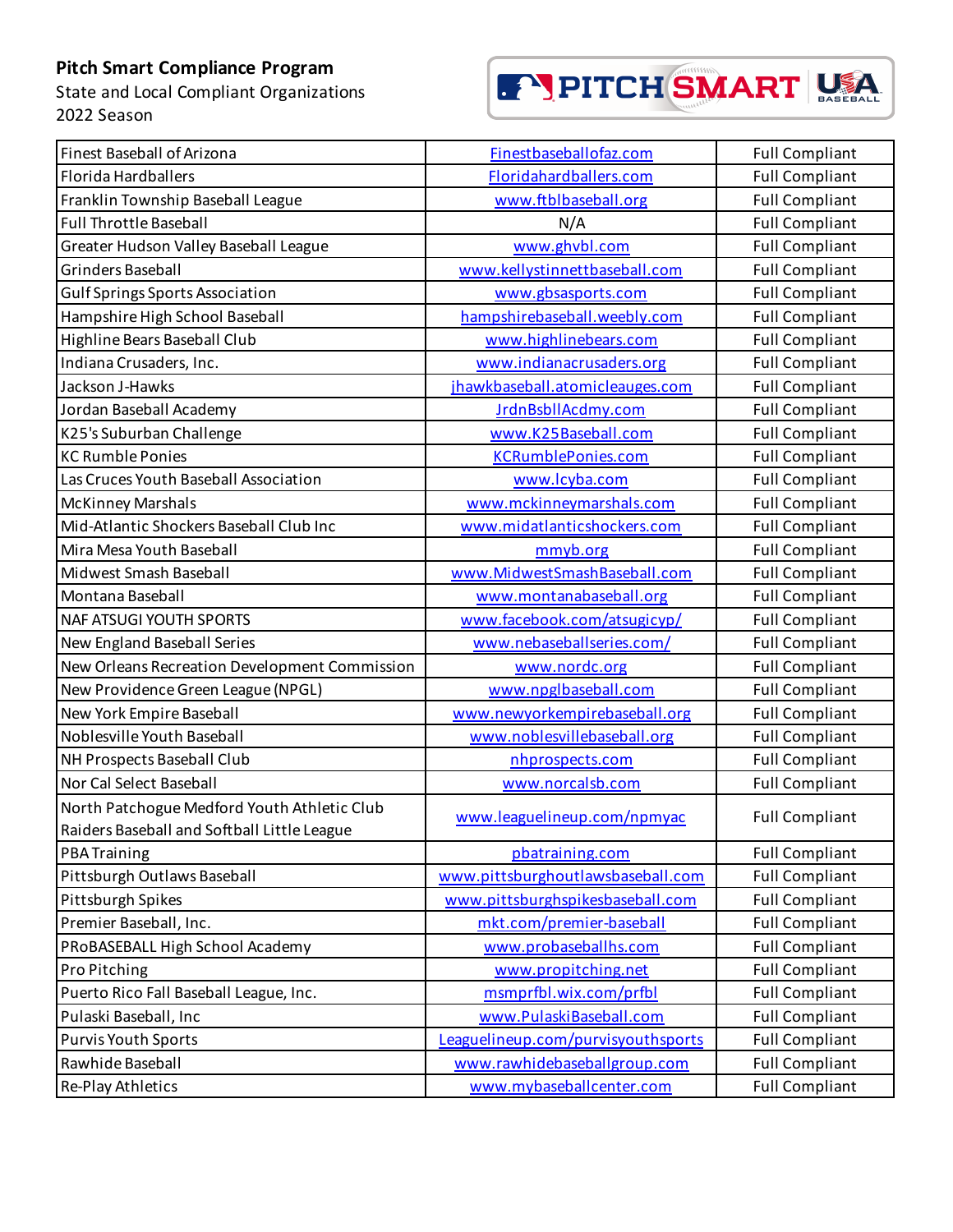State and Local Compliant Organizations 2022 Season

# F' PITCH SMART USA

| Red Dirt Baseball Club/Performance Baseball  | www.performancebaseballtx.com            | <b>Full Compliant</b>        |
|----------------------------------------------|------------------------------------------|------------------------------|
| Riverdale Country School                     | www.riverdale.edu                        | <b>Full Compliant</b>        |
| <b>Rocks Travel Baseball</b>                 | vww.wysi.net/Default.aspx?tabid=50284    | <b>Full Compliant</b>        |
| Saddleback Cowboys                           | www.saddlebackcowboys.com                | <b>Full Compliant</b>        |
| South Bay Sports Training                    | www.southbaytraining.com                 | <b>Full Compliant</b>        |
| South Philly Saints                          | N/A                                      | <b>Full Compliant</b>        |
| Stars and Stripes Sports, LLC                | www.starsandstripessports.com            | <b>Full Compliant</b>        |
| State College Little League                  | /www.facebook.com/StateCollegeLittleL    | <b>Full Compliant</b>        |
| <b>Texas Colts</b>                           | www.texascoltsbaseball.com               | <b>Full Compliant</b>        |
| <b>Tigers Elite Baseball</b>                 | N/A                                      | <b>Full Compliant</b>        |
| Triangle Sports Association, Inc             | www.trianglesports.org                   | <b>Full Compliant</b>        |
| <b>Twin City Toros</b>                       | w.rawhidesports.com/listing/twin-city-to | <b>Full Compliant</b>        |
| <b>USA Playmaker Sports</b>                  | www.usaplaymakers.com                    | <b>Full Compliant</b>        |
| <b>Valley Baseball Scout</b>                 | https://www.valleybaseballscout.org      | <b>Full Compliant</b>        |
| Waterford Township Athletic Association      | www.wtaa.org                             | <b>Full Compliant</b>        |
| West Coast League                            | Finestbaseballofaz.com                   | <b>Full Compliant</b>        |
| <b>West Texas Youth Baseball</b>             | www.wtyb.com                             | <b>Full Compliant</b>        |
| Westchester Little League                    | www.Westchesterll.org                    | <b>Full Compliant</b>        |
| <b>Wilson Premier Baseball</b>               | www.wilsonpremierbaseball.com            | <b>Full Compliant</b>        |
| World Baseball Outreach                      | worldbaseballoutreach.org                | <b>Full Compliant</b>        |
| <b>Baseball Youth</b>                        | baseballyouth.com                        | Select Compliant             |
| <b>Bradley County Parks &amp; Recreation</b> | bradleyparks.com                         | Select Compliant             |
| <b>Champions Events</b>                      | www.championsevents.org                  | Select Compliant             |
| Diamond Kings Baseball                       | www.dkacademy.com                        | Select Compliant             |
| Egg Harbor Township Baseball                 | www.ehtbaseball.org/site/                | <b>Select Compliant</b>      |
| Indiana Expos                                | www.indianaexpos.org                     | Select Compliant             |
| Iowa Sticks                                  | www.iowasticks.com                       | Select Compliant             |
| Lebanon County Pony Baseball League          | www.lebanoncountyponybaseball.com        | Select Compliant             |
| New Providence Green/Gold League             | npgl17.website.siplay.com                | Select Compliant             |
| New York Grays Baseball Club                 | Www.newyorkgrays.org                     | Select Compliant             |
| <b>NTX Tournaments</b>                       | www.ntxtournaments.net                   | Select Compliant             |
| <b>Outcasts Baseball Club</b>                | elineup.com/welcome.asp?url=outcastsb    | <b>Select Compliant</b>      |
| Premier Baseball Conference                  | www.premierbaseballconference.com/       | Select Compliant             |
| Princeton Youth Baseball                     | Princetonybb.org                         | Select Compliant             |
| <b>Pro Source Athletics</b>                  | www.prosourceathletics.com               | Select Compliant             |
| Renegades Select Travel Baseball             | www.renegadestravel.com                  | <b>Select Compliant</b>      |
| <b>Travel Sports Baseball</b>                | travelsportsbaseball.com                 | Select Compliant             |
| A's Baseball Center - Mass Athletics         | www.asbaseballcenter.com                 | <b>Educational Supporter</b> |
| Anthem Blue                                  | N/A                                      | <b>Educational Supporter</b> |
| <b>Atlantic Coast Baseball</b>               | www.playacbaseball.com                   | <b>Educational Supporter</b> |
| Cassville Little League                      | N/A                                      | <b>Educational Supporter</b> |